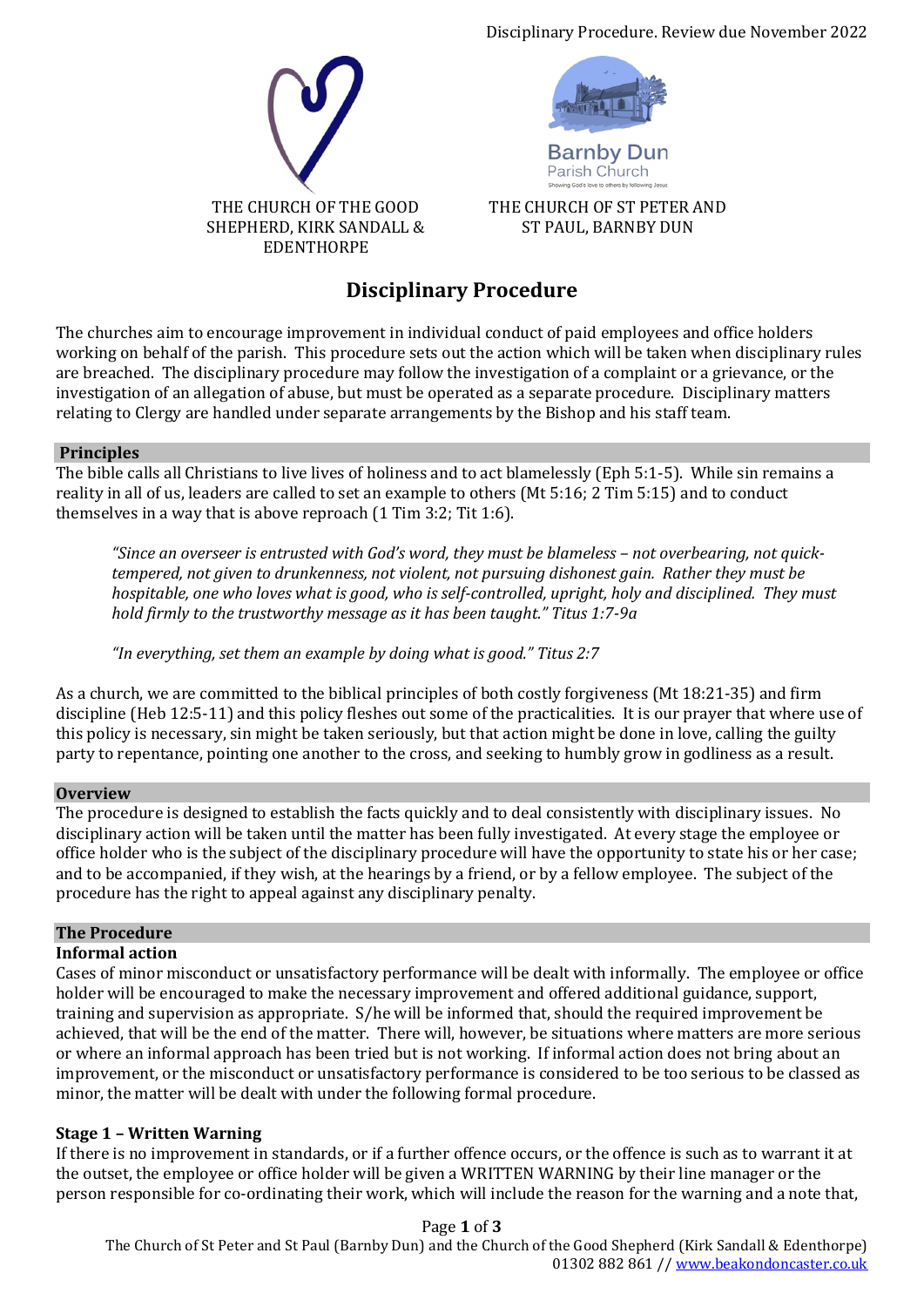if there is insufficient improvement within the designated timescale (usually no more than six (6) months) a final written warning will be given.

## **Stage 2 – Final Written Warning**

If conduct or performance is still unsatisfactory, or the offence is sufficiently serious to warrant it at the outset, a FINAL WRITTEN WARNING will be given by the line manager or person co-ordinating the work, making it clear that any recurrence of the offence or other serious misconduct within a period of twelve (12) months will result in dismissal.

#### **Stage 3 – Dismissal**

If there is no satisfactory improvement, or if further serious misconduct occurs, or if the offence is one of Gross Misconduct, the employee or office holder will normally be DISMISSED from the office they hold. Any decision to dismiss will be taken by a panel of three (3) members appointed by the PCC, who should all be members of the PCC and include either the incumbent or a churchwarden. The panel will receive in advance from the line manager all the documentation relating to the offence under consideration. The documentation will also be made available in advance to the subject of the disciplinary procedure. At the hearing, the panel will hear evidence from the line manager and subsequently from the subject of the hearing; witnesses may be called by both parties. The panel will then form a judgement as to whether the offence is proven on the balance of probability. If so, the panel will then receive evidence as to any previous warning given which has not yet expired. They will then make a decision regarding the dismissal or otherwise of the employee or office holder.

## **Gross Misconduct**

Gross misconduct is misconduct so serious that it could justify dismissal without previous warnings and without notice or pay in lieu thereof. If, after investigation, it is confirmed that an employee or office holder has committed an act of gross misconduct, s/he will normally be dismissed. The following is a list of examples of gross misconduct. It is for guidance only and is not exhaustive:

- Theft or unauthorised possession of any property or facilities belonging to the Parish
- Gross insubordination
- Gross negligence
- Serious damage deliberately sustained to parish property
- Deliberate falsification of parish reports, accounts, expense claims or self-certification forms
- Bribery or corruption
- Refusal to carry out duties or reasonable instructions or to comply with parish policies and procedures
- Conduct unbecoming or inappropriate to the office and work
- Conduct amounting to a deliberate loss of business
- Misconduct in relation to the safety of children or adults who may be vulnerable
- Serious misconduct as a result of being intoxicated by reason of alcohol or illegal drugs
- Violent, dangerous or intimidatory conduct
- Sexual, racial or other harassment of a colleague or parishioner
- A criminal offence, which may (whether it is committed in the context of or outside the person's work for the parish) adversely affect the reputation of the parish, the person's suitability for the type of work he or she does, or his or her acceptability to colleagues or parishioners.

#### **Suspension**

While alleged gross misconduct is being investigated, the employee or office holder may be suspended, during which time she/he will be paid at his or her normal rate of pay. S/he will be entitled to written reasons for the suspension within three (3) working days of being suspended.

#### **Appeals**

If the employee or office holder wishes to appeal against any disciplinary decision, s/he must do so within one (1) week of the decision being conveyed to him/her. The appeal will be heard by a panel of three (3) members appointed by the PCC, not including anyone who has been involved in the process thus far. At least two (2) members of the panel should be PCC members, and one (1) should be either a churchwarden or the incumbent. The second panel will decide the case as impartially as possible. The panel will receive all the documentation from previous stages of the disciplinary procedure; the documentation will also be made available in advance to both the subject of the disciplinary procedure and the line manager.

#### Page **2** of **3**